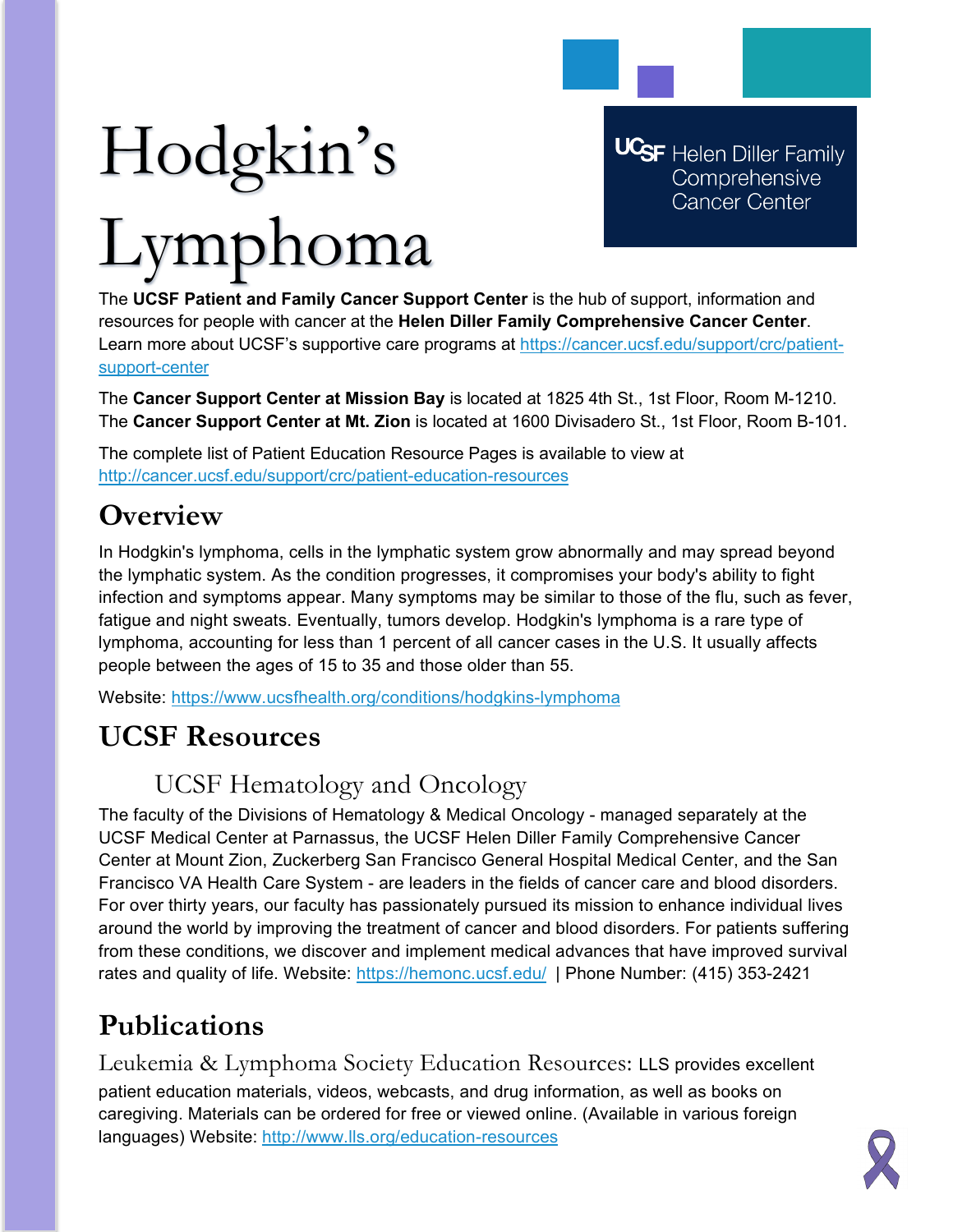## **Organizations**

#### American Cancer Society (ACS) – Hodgkin's Lymphoma

At the American Cancer Society, we're on a mission to free the world from cancer. Until we do, we'll be funding and conducting research, sharing expert information, supporting patients, and spreading the word about prevention. All so you can live longer — and better. Website: <https://www.cancer.org/cancer/hodgkin-lymphoma.html> | Phone Number: 800.227.2345

#### Cancer Support Community – Hodgkin's Lymphoma

As the largest professionally led nonprofit network of cancer support worldwide, the Cancer Support Community is dedicated to ensuring that all people impacted by cancer are empowered by knowledge, strengthened by action, and sustained by community. Website:<https://www.cancersupportcommunity.org/hodgkin-lymphoma> | Phone Number: 888- 793-9355

#### Leukemia Research Foundation - Hodgkin's Lymphoma

In 1946, the Leukemia Research Foundation was established to memorialize 12-year-old Sherwin Pessin. Leukemia was a well-known but not well-understood disease. For Sherwin and thousands of other children and adults, there was no hope and no possibility for a cure. Website: <https://allbloodcancers.org/lymphoma/hodgkin-lymphoma/> | Phone Number: 800.955.4572

#### Leukemia & Lymphoma Society

Dedicated to curing leukemia, lymphoma, myeloma, and other blood cancers, we are now The Leukemia & Lymphoma Society (LLS), the world's largest voluntary (nonprofit) health organization dedicated to funding blood cancer research and providing education and patient services. Website:<https://www.lls.org/> | Phone Number: 800.955.4572

#### Lymphoma Research Foundation - Hodgkin's Lymphoma

The Lymphoma Research Foundation is the nation's largest non-profit organization devoted exclusively to funding lymphoma research and supporting the lymphoma community through evidence-based education, support services, and resources. Website: <https://lymphoma.org/aboutlymphoma/hl/> | Phone Number: 800-500-9976

Medline Plus: Trusted Health Information for You - Hodgkin's Lymphoma: MedlinePlus is a service of the National Library of Medicine (NLM), the world's largest medical library, which is part of the National Institutes of Health (NIH). Website: <https://medlineplus.gov/hodgkindisease.html>